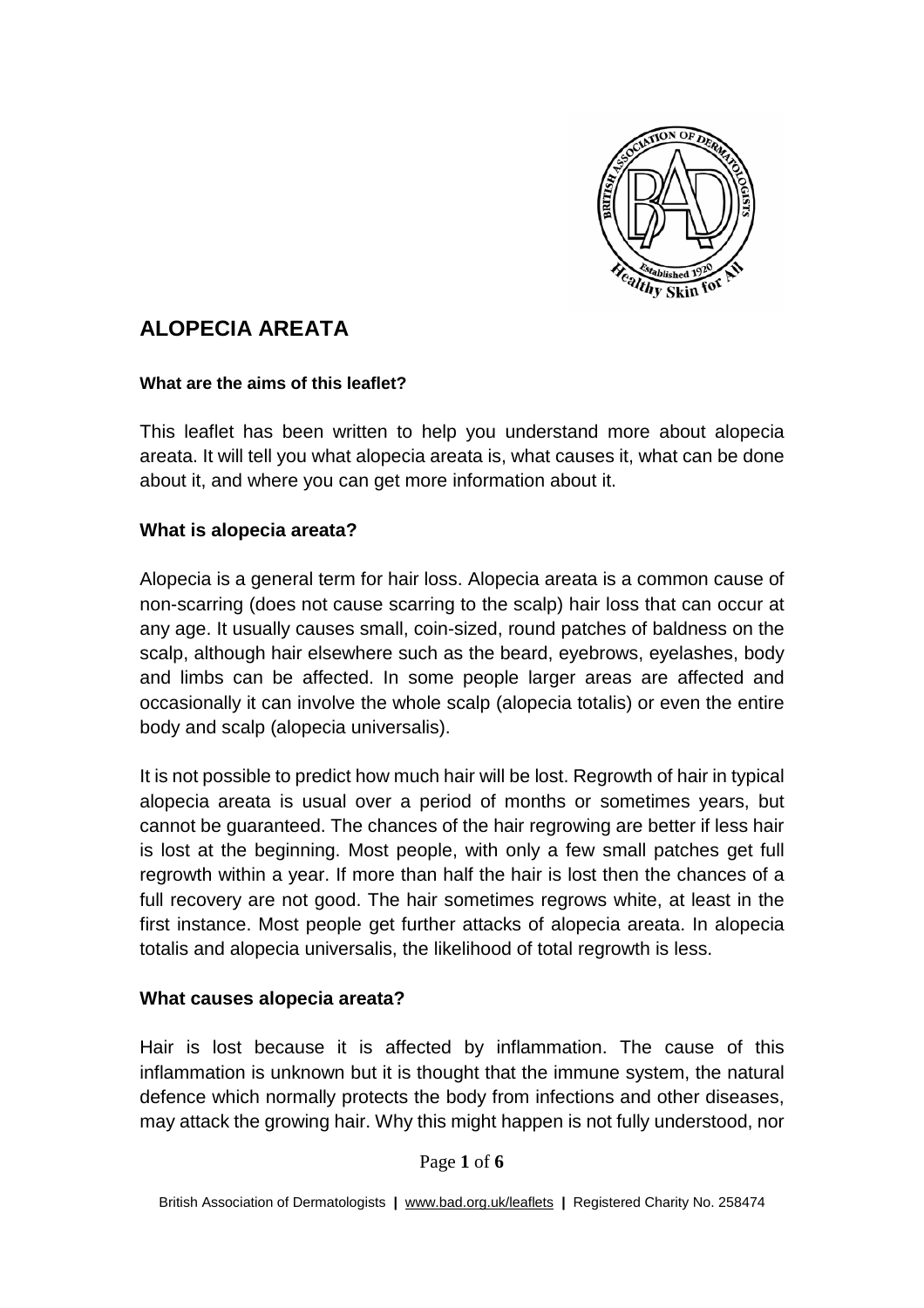is it known why only localised areas are affected and why the hair usually regrows again.

Someone with alopecia areata is slightly more likely than a person without it to develop other autoimmune conditions such as thyroid disease, diabetes, lupus and vitiligo (white patches on the skin), although the risk of getting these disorders is still very low. If you have other symptoms then discuss these with your doctor. Your doctor may suggest a blood test.

Alopecia areata is not catching and no connection has been made with food or vitamin deficiencies. Stress occasionally appears to be a trigger for alopecia areata, but it is possible that this link may be coincidental as many of those affected have no significant stress.

#### **Is alopecia areata hereditary?**

There is a genetic predisposition to alopecia areata. About 20% of people with alopecia areata have a family history.

## **What are the symptoms?**

There may be a tingling sensation in the scalp. It can be a very upsetting condition, especially if the bald area cannot be disguised by hairstyle.

If alopecia areata affects the eyelashes, then the eyes may become sore due to dust, particularly in dry and windy conditions.

# **What does alopecia areata look like?**

Typically, it starts as one or more bald, smooth patches on the scalp, which are not inflamed or scaly. It tends to affect the pigmented hair so there may be some white hairs left within the bald area in older people. Sometimes the hair loss is diffused rather than well-circumscribed patches. Short, tapered hairs, known as exclamation mark hairs that are characteristic of alopecia areata, may be seen at the edge of the bald patch. Regrowth usually starts at the centre of the bald patch with fine white hair that thickens with time and usually regains its colour. Some people with alopecia areata develop small pits on their nails, similar to the dimples seen on a thimble.

#### **Can it be cured?**

No, alopecia areata cannot be cured. Depending on the extent of hair loss there is a good chance that, for 4 out of 5 affected people, complete regrowth will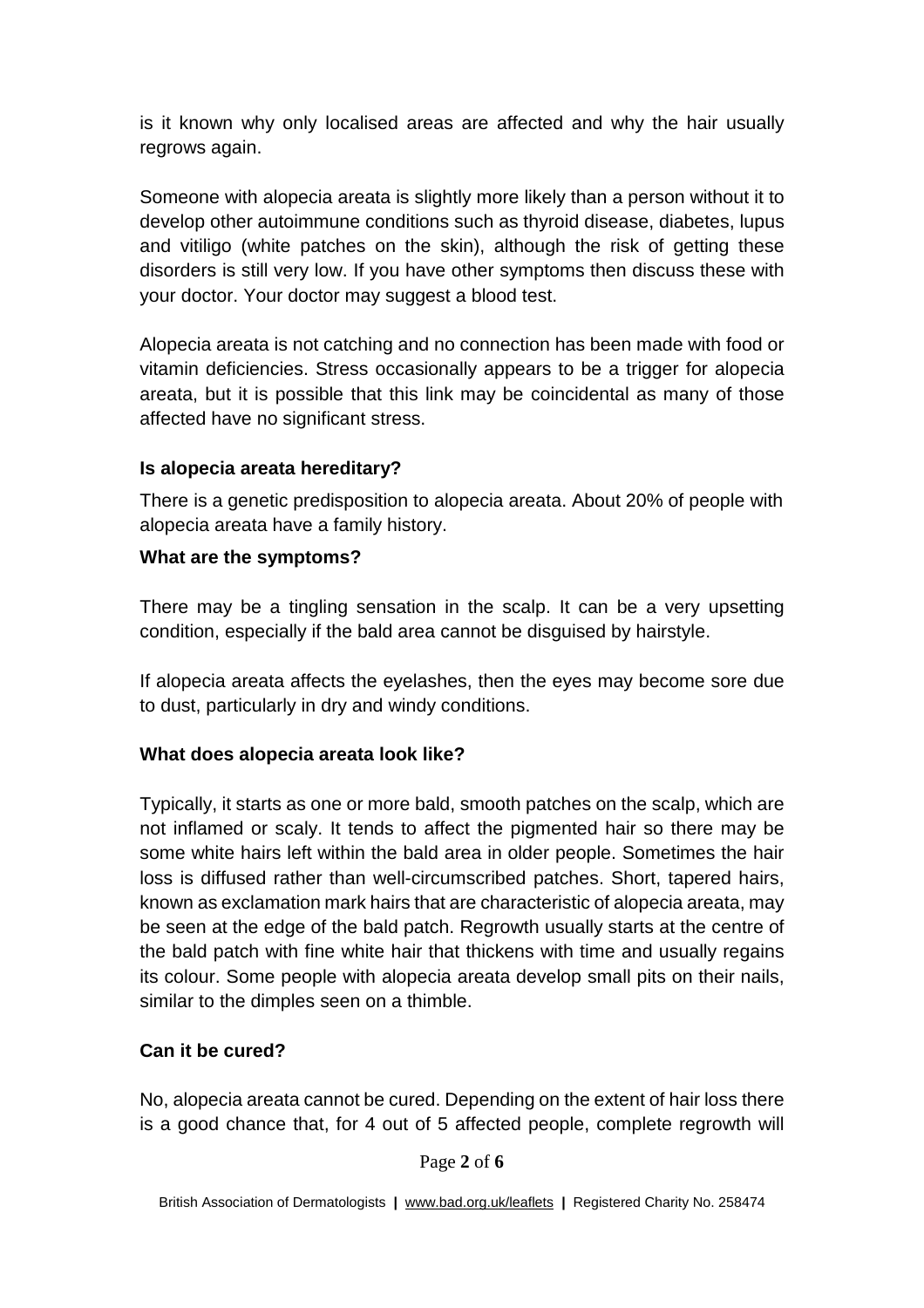occur within 1 year without treatment. There may, however, be further episodes of hair loss in the future. If there is very extensive hair loss from the start, the chances of it regrowing are not as good. Those with more than half the hair lost at the beginning or with complete hair loss at any stage have only about a 1 in 10 chance of full recovery. The chances of regrowth are not so good in young children and those with the condition affecting the hairline at the front, side or back.

#### **How can alopecia areata be treated?**

People with mild early alopecia areata may need no treatment, as their hair is likely to come back anyway without it. Some treatments can induce hair growth, though none is able to alter the overall course of the disease. Any treatments that carry serious risks should be avoided, as alopecia areata itself has no adverse effect on physical health.

The treatments that are available include:

- *Steroid creams and scalp applications*. These are applied to the bald patches, usually twice a day, for a limited time.
- *Local steroid injections*. These can be used on the scalp and brows, and are the most effective approach for small patches of hair loss. Injections can be repeated every four to six weeks and are stopped once regrowth is achieved. A small dimple may develop at the injection sites, but this usually recovers after a few months. Special care is taken around the eyes, when injecting the brows, as injecting too much may cause glaucoma (raised pressure inside the eyeball).
- *Steroid tablets*. Large doses of [steroid](http://www.bad.org.uk/for-the-public/patient-information-leaflets/oral-treatment-with-corticosteroids) tablets may result in regrowth of the hair, but when the treatment stops the alopecia often recurs. Taking steroids by mouth over a period of time can cause many side effects including raised blood pressure, diabetes, stomach ulcers, cataracts and osteoporosis as well as weight gain.
- *Dithranol cream*. This cream, which is usually used to treat another skin condition called psoriasis, causes irritation of the skin, and occasionally this appears to stimulate the hair to regrow when applied to the bald areas. There is only weak evidence for this but it is safe to use so doctors may offer it. Dithranol stains the skin and hair a purple-brown colour, which is particularly prominent in blond and fair-headed people.
- Page **3** of **6** • *Contact sensitisation treatment*. This involves making the patient allergic to a substance (usually a chemical called diphencyprone) and then applying very weak strengths of this chemical to the bald patches, usually once a week to maintain a mild inflammation. Side effects of possible itching, blistering and enlarged glands in the neck can be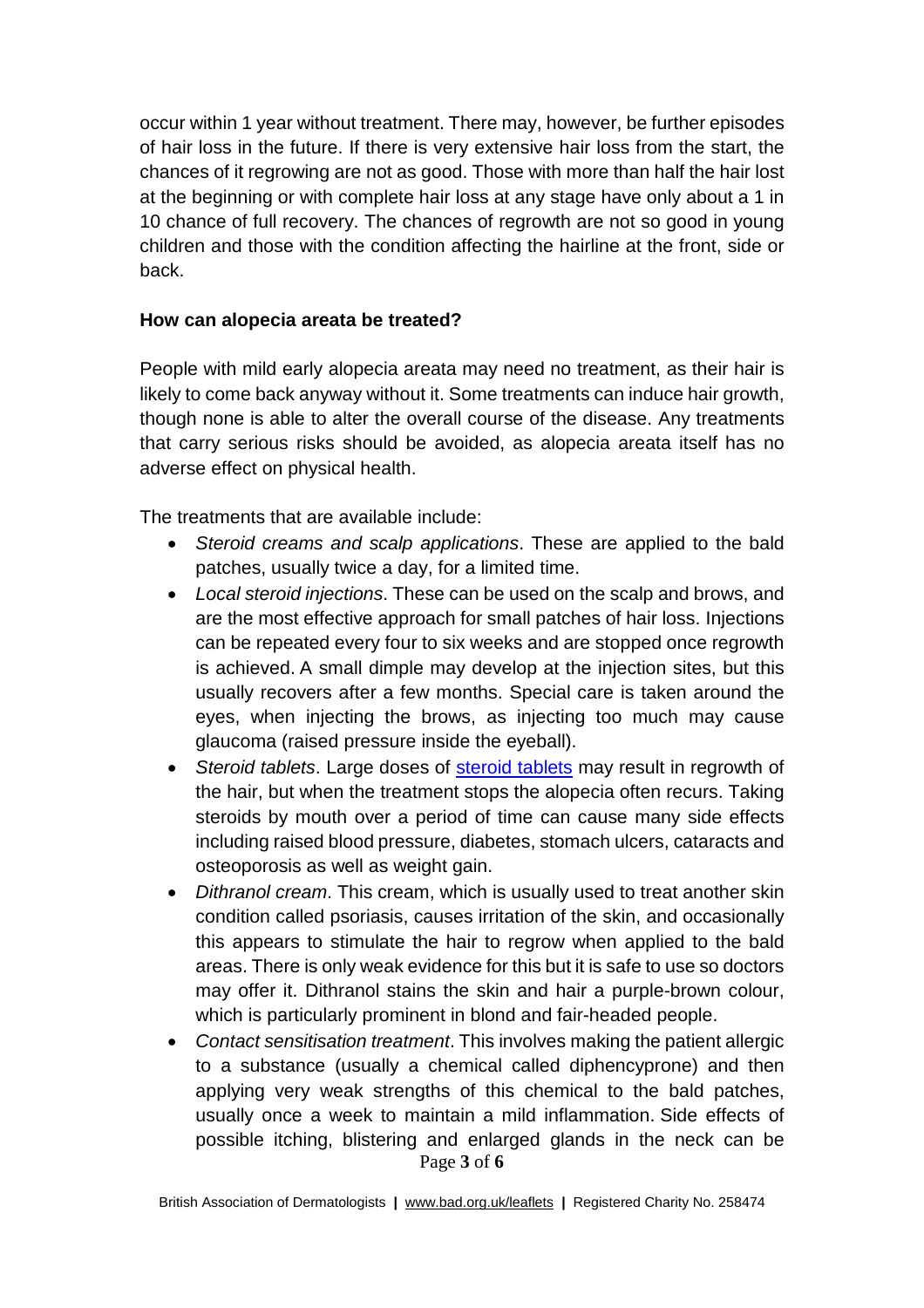troublesome. Some people can get widespread eczema. Loss of skin colour (depigmentation) may develop, so it is used with caution in those with dark skin. This treatment is only available in specialized centres.

- *[Ultraviolet](http://www.bad.org.uk/for-the-public/patient-information-leaflets/phototherapy) light treatment* (PUVA). This involves taking a tablet or applying a cream that makes the skin sensitive to light, and then exposing the bald patches to ultraviolet light, two or three times a week for a number of months. Relapse of the alopecia is common when the treatment is stopped. There is also a possible long-term risk of skin cancers.
- *Minoxidil lotion*. This is available over the counter. Applied to the bald patches it may help some people but the hair is often fine and not of much use.
- *Immunosuppressant tablets*. These tablets include sulfasalazine, methotrexate, ciclosporin, and azathioprine. They suppress the immune system, and are occasionally used to treat severe alopecia areata which have not responded to other treatments. The evidence that they can cause hair regrowth in alopecia areata is limited and these tablets can have potentially serious side effects.
- Tofacitinib and ruloxitinib are potentially new immunosuppressive treatments for alopecia areata. These treatments are not yet available as further studies are needed to confirm their beneficial effects for alopecia areata.

# **What if I need a wig?**

Some individuals with alopecia areata will prefer to wear a wig while they wait for recovery. These can either be bought privately, or obtained through the NHS on a consultant's prescription (a financial contribution is usually required in England). Your local hospital orthotic (surgical appliances) department will be able to advise you on the range of hairpieces available on the NHS and can recommend local suppliers who are sensitive to the needs of individuals with alopecia areata.

#### **What can I do?**

- You may find that joining a patient support group (see below) and meeting other people with alopecia areata will make it easier for you to adjust to your condition.
- Some men and a few women with extensive alopecia find that shaving off the remainder of the hair provides a good solution.

#### Page **4** of **6**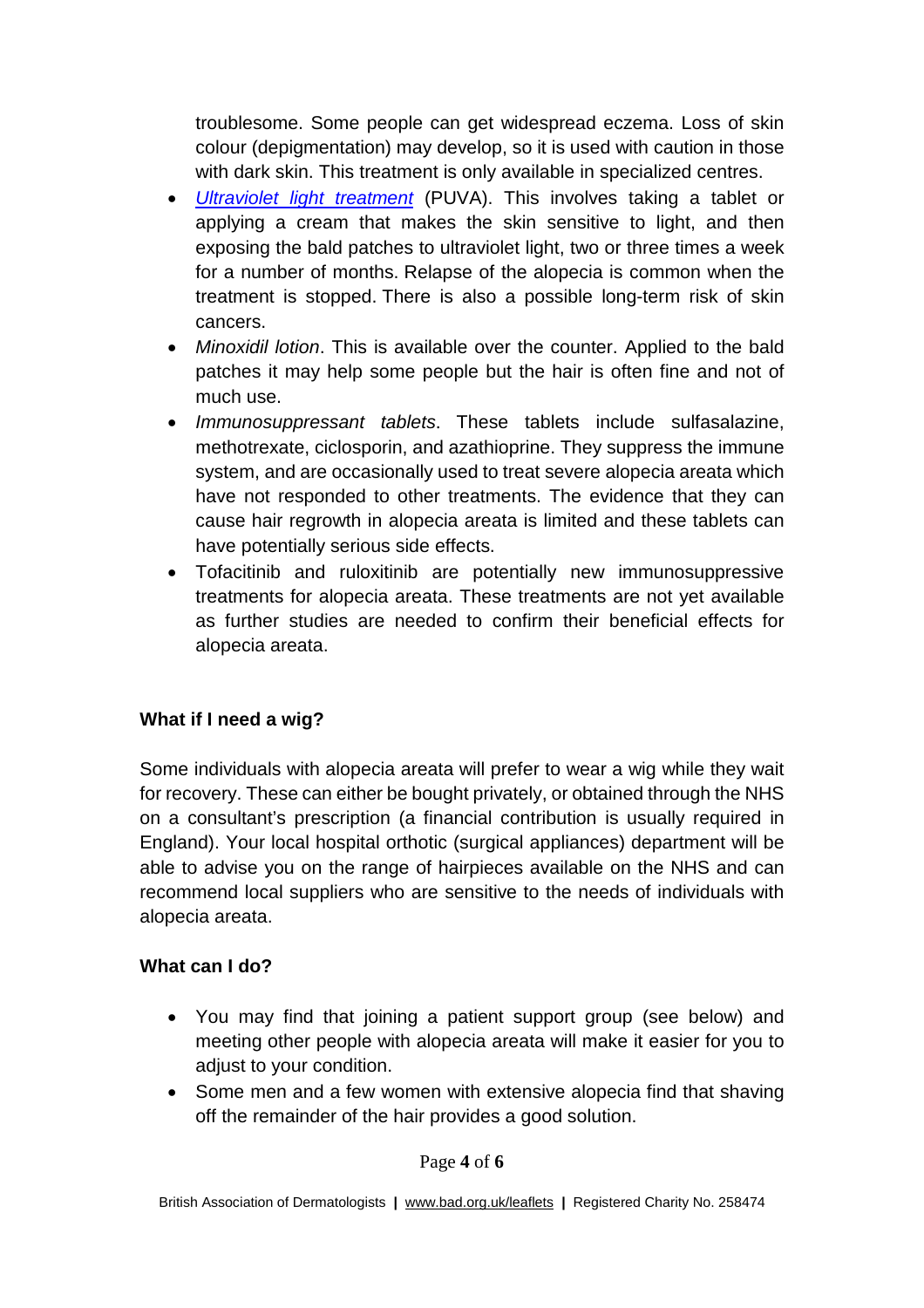- Remember that an important function of hair is to protect the scalp from sunlight. You should cover your bald patches with a sun block or a hat to prevent sunburn and also to reduce the chances of developing longterm sun damage.
- The hair also acts as an early warning to prevent scraping the scalp on low doors, cupboards or trees. Be particularly careful to avoid hurting yourself in these situations.
- If you find that the regrowing hair is slow to recolour, it can be dyed after discussing with a good hairdressing salon.
- A few people with longer hair find hair extensions help camouflage the problem. Some hairdressers become expert at this. It is important to avoid too much tension on any hair when this is done because this could cause hair loss, called traction alopecia.
- Artificial eyelashes, eyebrow pencils and eyebrow tattoos can help some people with problems in these areas.

## **Where can I get more information?**

*Links to patient support groups:*

*Alopecia UK* Tel: 0800 101 7025 Web: [www.alopecia.org.uk](http://www.alopecia.org.uk/) E-mail: [info@alopecia.org.uk](mailto:info@alopecia.org.uk)

*National Alopecia Areata Foundation* [www.naaf.org](http://www.naaf.org/) 

*British Association of Skin Camouflage* (NHS and private practice) Tel: 01254 703 107 Email: [info@skin-camouflage.net](mailto:info@skin-camouflage.net) Web: [www.skin-camouflage.net](http://www.skin-camouflage.net/)

*Skin Camouflage Network* (NHS and private practice) 56 Princes Meadow Newcastle Upon Tyne, NE3 4RZ Email: [enquiries@skincamouflagenetwork.org.uk](mailto:enquiries@skincamouflagenetwork.org.uk) Web: [www.skincamouflagenetwork.org.uk](http://www.skincamouflagenetwork.org.uk/)

*Information about entitlement to free wigs is given in NHS leaflet [HC11.](http://www.nhs.uk/NHSEngland/Healthcosts/Documents/2012/HC11-oct12-approved.pdf)*

Page **5** of **6**